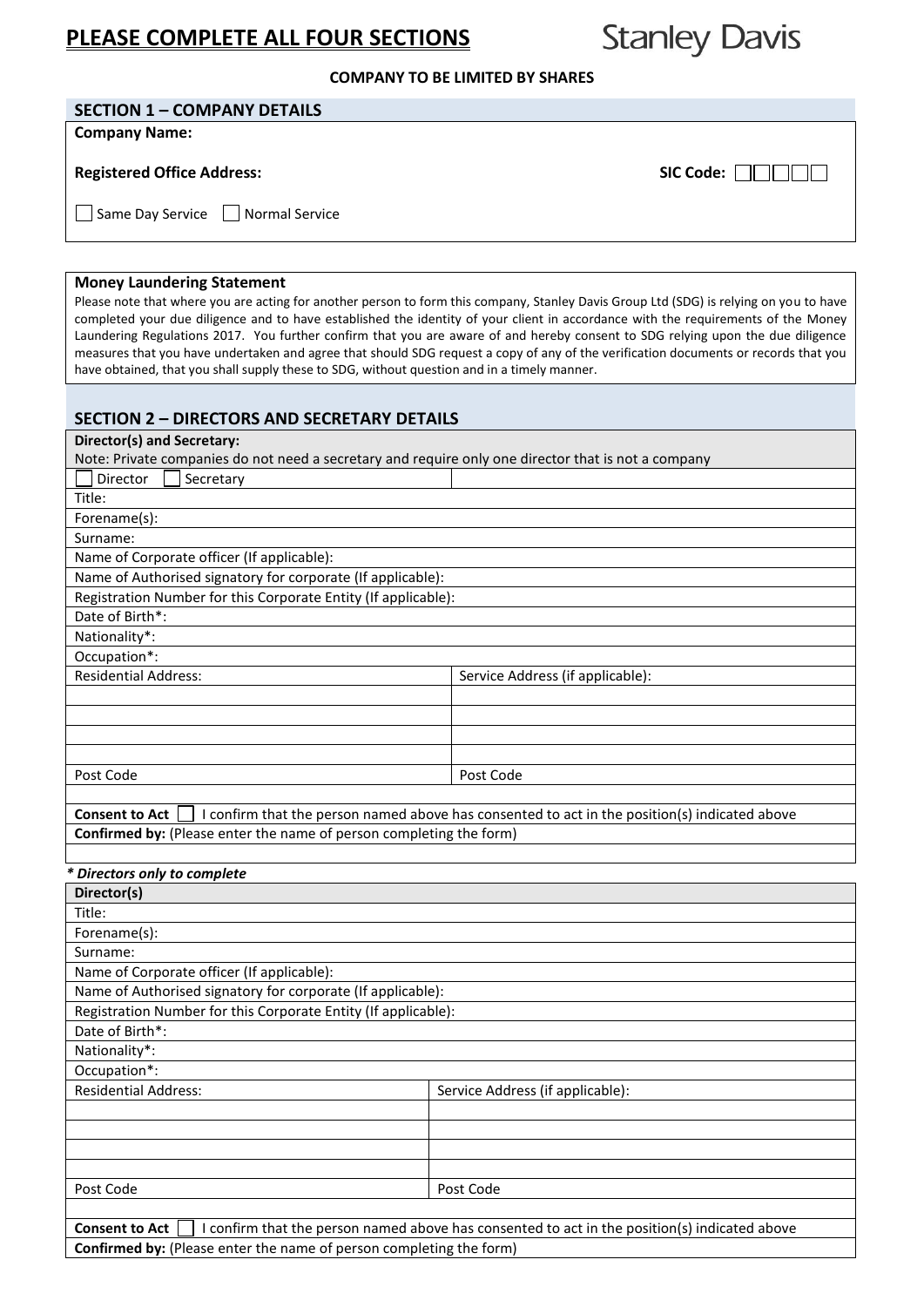# **SECTION 3 – SHAREHOLDER DETAILS**

| Shareholder(s):                                              |  |  |
|--------------------------------------------------------------|--|--|
| Title:                                                       |  |  |
| Forename(s):                                                 |  |  |
| Surname:                                                     |  |  |
| Date of Birth:                                               |  |  |
| Nationality:                                                 |  |  |
| Name of Corporate officer (If applicable):                   |  |  |
| Name of Authorised signatory for corporate (If applicable):  |  |  |
| No. of shares to be allotted:                                |  |  |
| Residential/Service Address:                                 |  |  |
|                                                              |  |  |
|                                                              |  |  |
|                                                              |  |  |
|                                                              |  |  |
| Post Code                                                    |  |  |
|                                                              |  |  |
| Personal Authentication Details (Please complete any three): |  |  |
| The first 3 letters of town of birth:                        |  |  |
| The last three digits of telephone number:                   |  |  |
| Last 3 characters of NI number:                              |  |  |
| The last three digits of passport number                     |  |  |
| The first three letters of mother's maiden name              |  |  |
| The first three letters of eye colour                        |  |  |
| The first three letters of father's first forename           |  |  |

| Title:                                                      |                                                              |  |  |
|-------------------------------------------------------------|--------------------------------------------------------------|--|--|
| Forename(s):                                                |                                                              |  |  |
| Surname:                                                    |                                                              |  |  |
| Date of Birth:                                              |                                                              |  |  |
| Nationality:                                                |                                                              |  |  |
| Name of Corporate officer (If applicable):                  |                                                              |  |  |
| Name of Authorised signatory for corporate (If applicable): |                                                              |  |  |
| No. of shares to be allotted:                               |                                                              |  |  |
| <b>Residential/Service Address:</b>                         |                                                              |  |  |
|                                                             |                                                              |  |  |
|                                                             |                                                              |  |  |
|                                                             |                                                              |  |  |
|                                                             |                                                              |  |  |
| Post Code                                                   |                                                              |  |  |
|                                                             |                                                              |  |  |
|                                                             | Personal Authentication Details (Please complete any three): |  |  |
| The first 3 letters of town of birth:                       |                                                              |  |  |
| The last three digits of telephone number:                  |                                                              |  |  |
| Last 3 characters of NI number:                             |                                                              |  |  |
| The last three digits of passport number                    |                                                              |  |  |
| The first three letters of mother's maiden name             |                                                              |  |  |
| The first three letters of eye colour                       |                                                              |  |  |